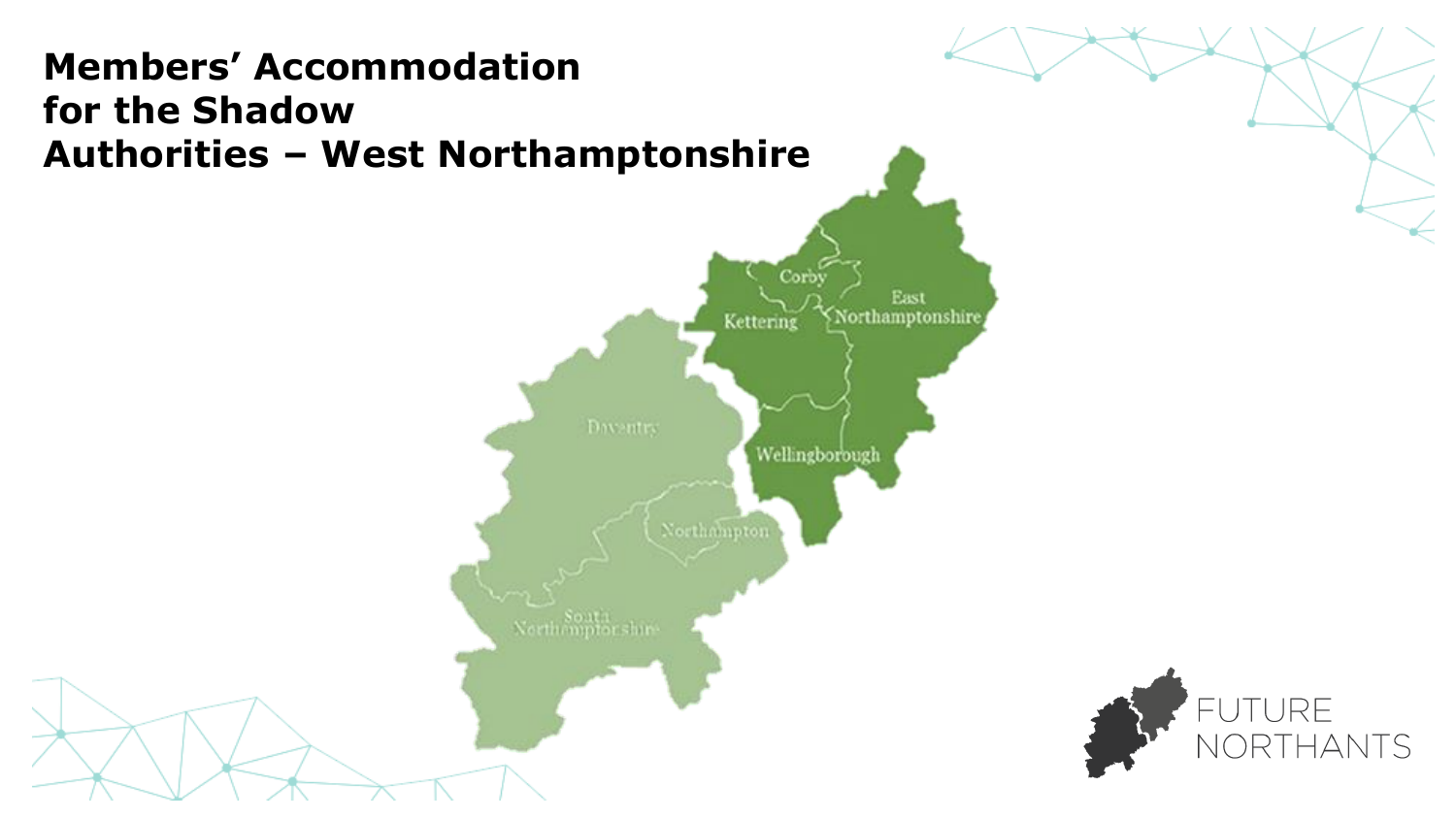## **Overview**

- The Growth Infrastructure & Public Estates Leader's Briefing session presented a number of questions to Leaders of the West sovereign councils.
- The aim of the session was to gain agreement on an interim location for Shadow authority Members to hold full council meetings.
- The reason for the urgency of a decision is that the cost to repurpose or modify a space to hold meetings is likely to fall under procurement rules which can necessitate a lengthy tendering process.
- A matrix outlining potential options was presented to the Leaders to help enable the discussion.

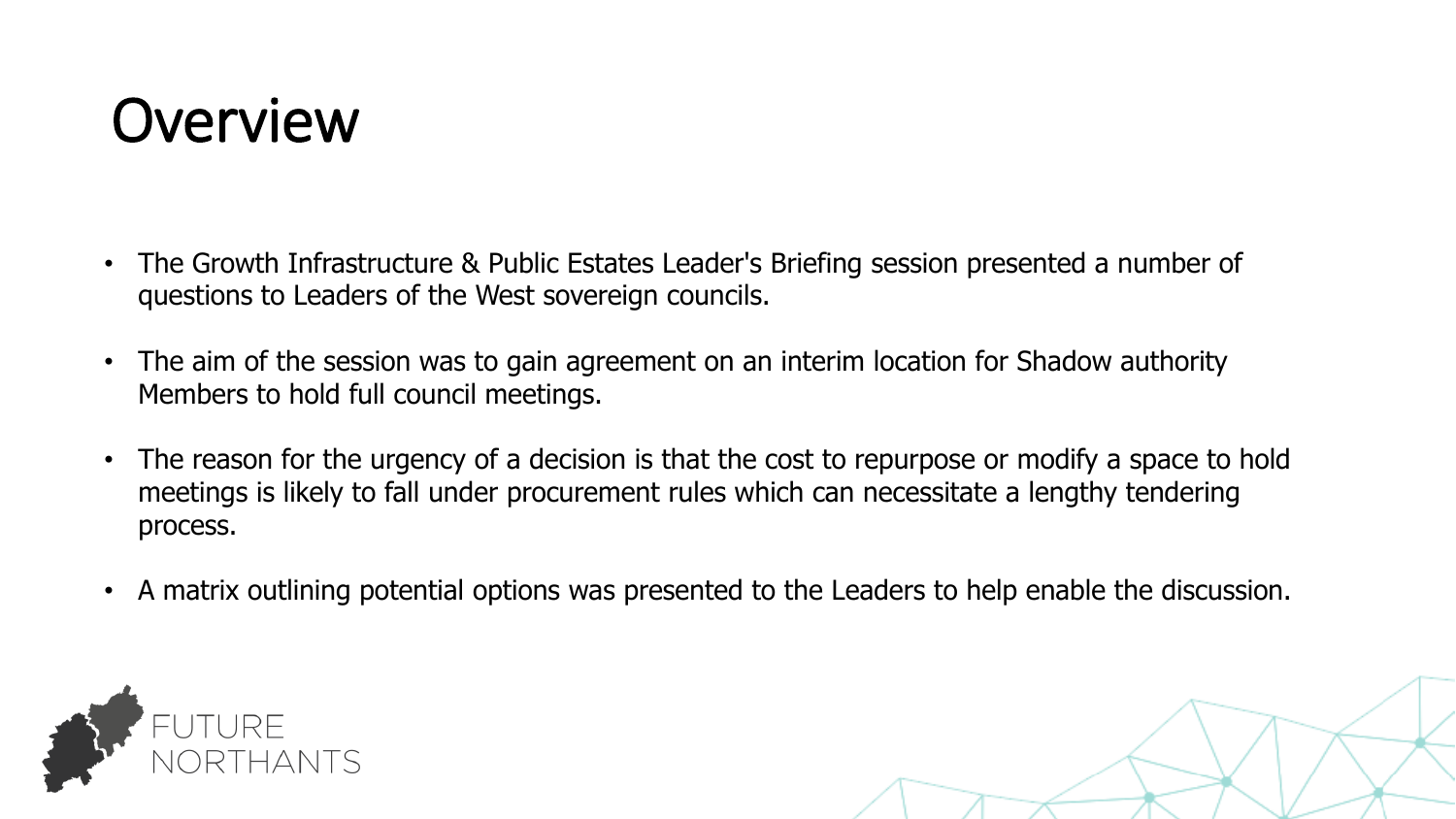## What we know - logistical and admin requirements

- The Member's accommodation will need to be ready to hold full Council meetings for the Shadow Authority by 21st May 2020.
- The Member's accommodation for the Shadow Authority will need space for:
	- 93 Members
	- Officers and members of the press and public
- A building(s) to host the Executive Committee meetings (assume meeting space to hold 30)
- A building(s) to host future Committee meetings
- Delegate units in sufficient quantity or an appropriate substitute
- Webcasting arrangements, if required
- Arrangements for recording votes
- Electronic hosting of paperwork
- Democratic Services support for the Shadow Council

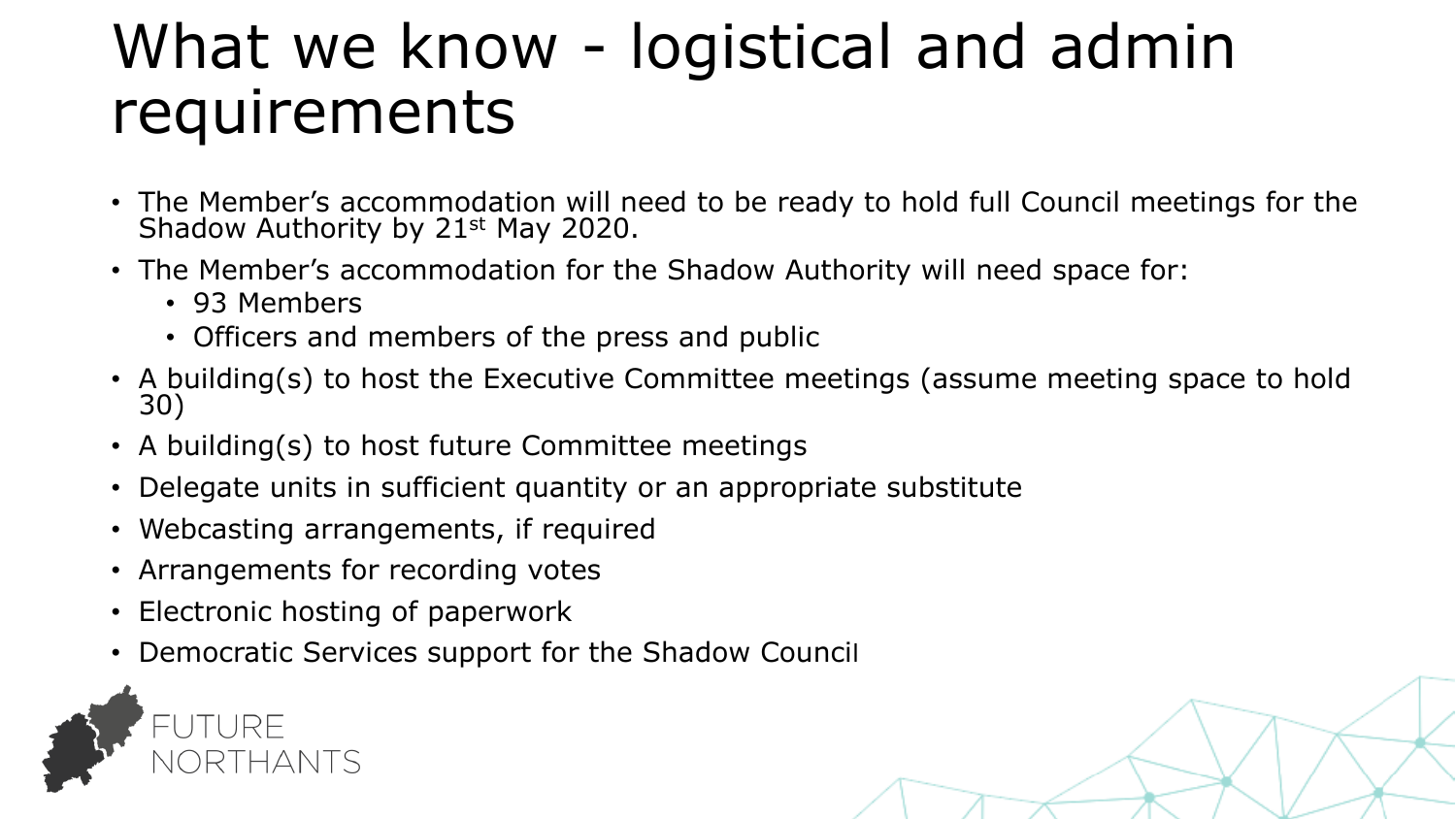# Assumptions

- The building(s) where full council meetings are held may not necessarily be the new named HQ for the unitary going forward
- In the short term (May Sept) the council meetings will be in a space but the support services could be provided by an authority in a different location.
- The Executive Committee and Committees of the Shadow Council will be of a more easily manageable membership size, and could either be held in existing large meeting rooms in existing buildings or in the same building allocated for full council meetings
- Commercial venues are included in the options to ensure geographical reach
- That the full Council meetings will be open, transparent and modern; i.e. willing to consider the adoption of:
	- Webcasting (subject to cost)
	- Social media as a communications channel
	- Paperless meetings
- Costs will need to be carefully managed therefore 'internal' venues and equipment may be preferred if the costs including any necessary modifications are lower than an external option. This could include considering the use of large Council owned venues such as leisure centres as an interim measure.
- Delegate units will not be readily available in sufficient quantity and will therefore need to be procured and budgeted for. Consideration needs to be given, set against timescales of hire versus purchase for the new unitary council going forward

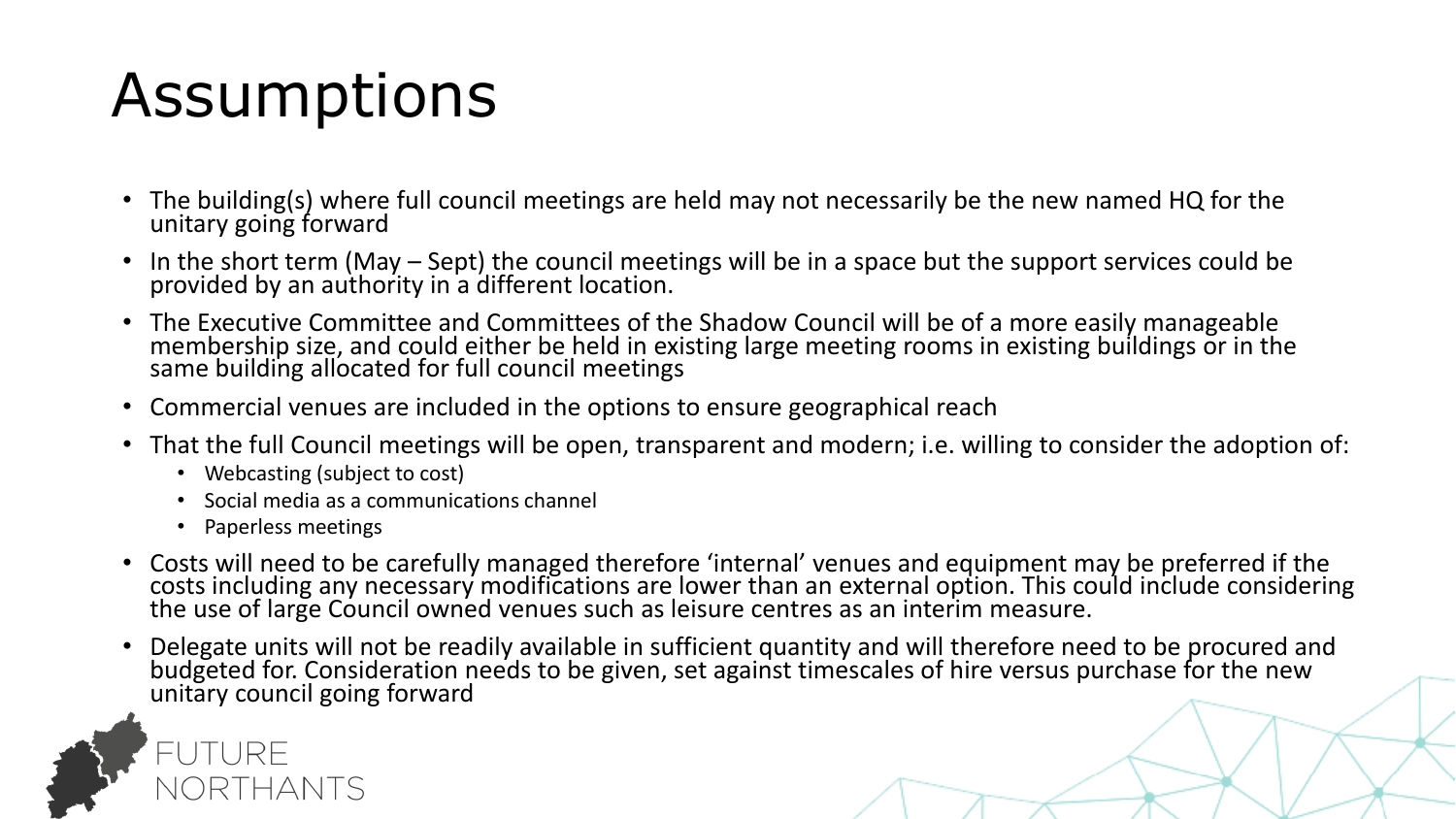# Timeline

- Paper on the agreed approach to Joint Committees: March 2020
- Elections: 7<sup>th</sup> May
- First full council meeting on or before 21st May
- First Executive Committee meeting: before 28<sup>th</sup> May



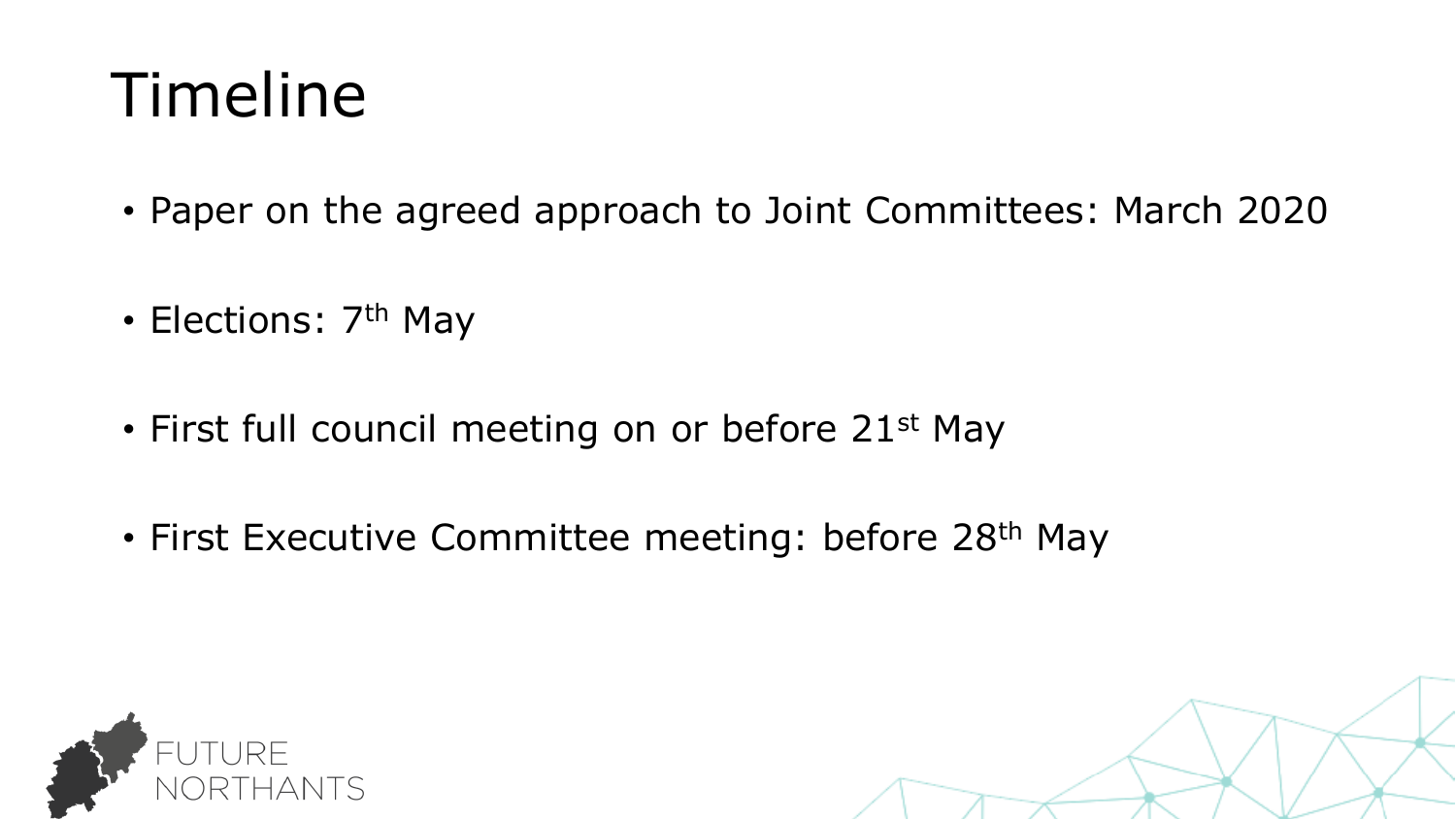- The following questions were posed to Leaders of the **WEST** Districts and Boroughs (Including the County Council) regarding the interim Shadow accommodation;
- Is there a preference for an internal Council-owned venue?
	- Yes, an internal venue is preferable. The collective view was taken to utilise the chamber at County Hall for meetings of the full Shadow Council.
- Is there a preference to hire or buy equipment/furniture?
	- The more cost effective solution is preferable. More detailed costings are required (these are in the process of being requested)
- Is the preference towards low cost repurposing/modification?
	- Yes
- What are the minimum access needs for council meetings?
	- None, although by selecting County Hall good transport links, bus routes and parking are available. No special provisions for Member parking required (no free or dedicated parking provision).
- One venue for both to share or separate sites?
	- No desire to share a site in the North. The West Shadow meetings must be held in a location in the new West authority.
- Does the office space for supporting Officers need to be the same location as the Council meetings?
	- No, not necessarily, although it is possible that the interim CEX will share their time between their Sovereign Council duties and the location of the Shadow authority Leader.
- Should council meetings aim to be paperless ?
	- No. This is a decision for the new authorities to take forward.
- Minimal technical equipment or fully IT enabled e.g. Web casting voting buttons (individual units or sharing)?
	- No. This is a decision for the new authorities to take forwards.
- Just for Shadow Council meetings or also use for Shadow Executive meetings?

• The collective view was taken for the Exec Committee meetings to rotate between each of the 4 main buildings in the West (N.B. Northampton has two sites, these would only count as one to help ensure a fair distribution of meetings across the West).